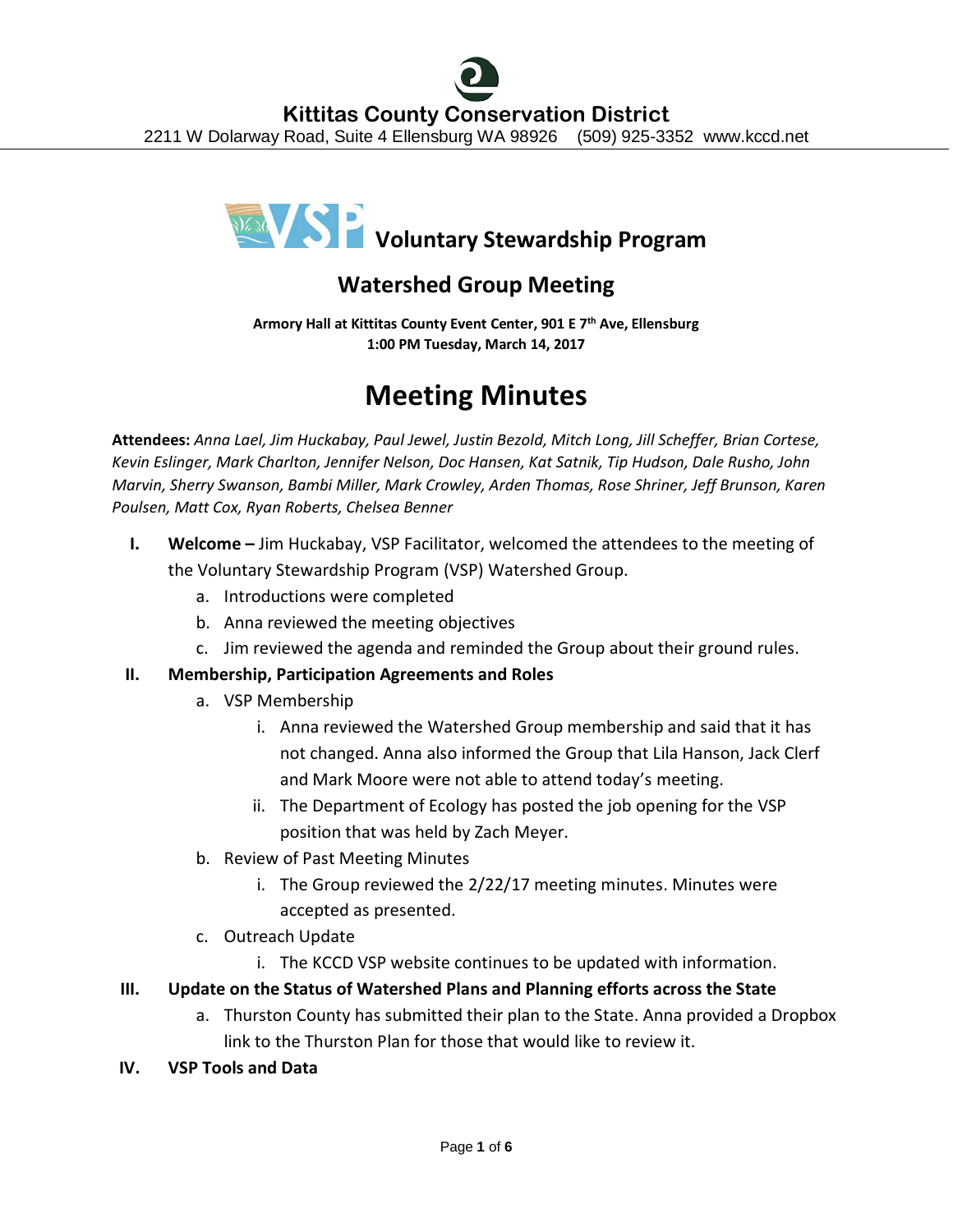a. Anna began reviewing the Rapid Watershed Assessment (RWA) tool and reminded the Group that at the last meeting they directed her to run the RWA for all irrigated agriculture in the County. Based on the Washington State Department of Agriculture (WSDA) crop data, there are 85,000 acres of irrigated crop land for Kittitas County.

Anna reviewed the RWA current conditions and made sure to differentiate between the RWA baseline and VSP baseline conditions. In reference to baseline conditions under VSP, it is the condition of the critical areas as of July 2011 which must not be further degraded. In the context of the RWA tool, baseline is the average or typical operation and the type of practices implemented on them. On "Tab 1 – Variables" of the RWA, the acres must be categorized as Baseline, Progressive and Resource Management Systems (RMS). In working through this, Anna defined operations as baseline if they included primarily rill irrigation; progressive if they had installed some conservation practices including sprinklers, fish screens, fencing, etc.; and RMS if management practices (irrigation water management, prescribed grazing, etc.) and habitat practices (riparian buffers, stream or wetland restoration, etc.) have been fully implemented along with those at the progressive condition. Then this tab also requires that the projected change be determined, so an estimation of the number of acres in the baseline and progressive conditions that will be maintained and the number of acres that will move up to the next category must be made.

Doc asked how the current conditions were determined. Anna used the 2015 WSDA crop data which includes irrigation methods for each field.

On "Tab 2 – Select Concerns-Practices", the resource concerns and practices are selected from long lists. Only four resource concerns can be selected so for this exercise Anna chose:

- Water Quantity Inefficient Water Use on Irrigated Land
- Water Quantity Insufficient Flows in Watercourses
- Water Quality Excessive Suspended Sediment and Turbidity in Surface Water
- Fish and Wildlife T&E Fish/Wildlife Species: Listed or Proposed under ESA

The five critical areas are also resource concern choices, but Anna did not select them. She selected concerns that she felt would address the critical areas while being more specific about the agricultural practices in critical areas.

In addition to limiting resources concerns to four, the NRCS practices are limited to 30, which seems like a lot, but is quickly reached when considering the different areas and categories of conditions (baseline, progressive and RMS).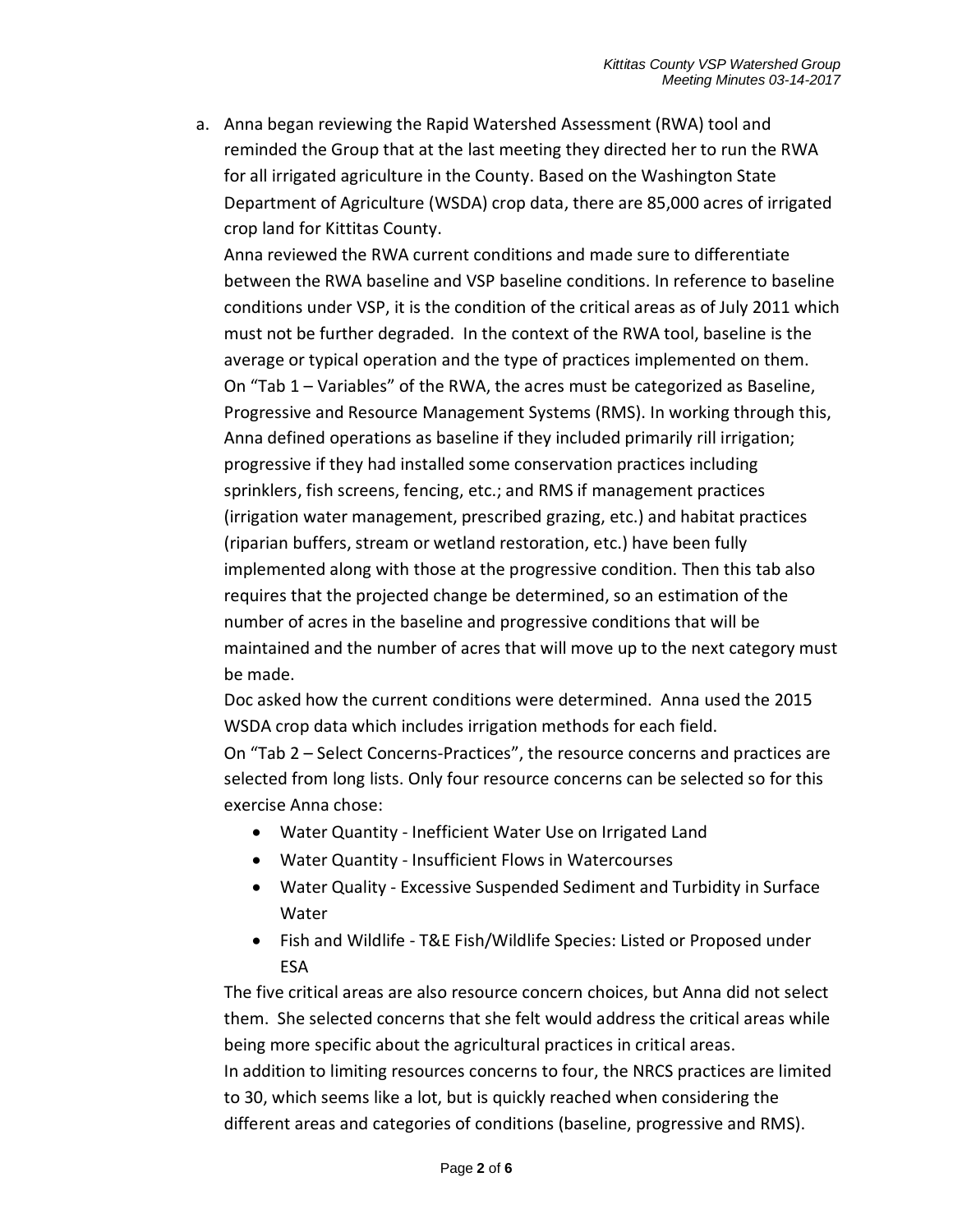Anna reported that Trust Water has already been added to the list of practices, since that is an important local practice.

"Tab 3 – Practice Effects" allows the opportunity to rate the specific practices from -5 to +5 as to their impacts on the identified resource concerns. This is where local conditions and priorities and the understanding of the impact of the practices on the resource concerns can be addressed.

Tab 4 – Treatment levels then asks that the practice list be assigned to the categories of baseline, progressive and RMS.

Anna reviewed the rest of the RWA tabs with the summary of the assessment and cost to implement on the last two tabs. Anna stated that it was challenging to run the RWA for the whole county and recommends running the RWA with different geographical areas within the county.

Karen asked if the cost sheet of the RWA would be made available. Anna said that it would be made available to the Group and must be reviewed to be sure it's locally accurate.

Anna reviewed the proposed areas which are as follows:

- Badger Pocket
- Below Cascade Canal
- Above Cascade Canal
- Taneum/Manastash
- Swauk/Teanaway
- Big Creek to Peoh Point
- Yakima Canyon
- Columbia River

See the meeting's Power Point [\(click here\)](http://www.kccd.net/VoluntaryStewardship/Watershed%20Group%20Mtg%2003-14-2017.pdf) for the acreages, including the percentage of sprinkler irrigated areas and the general crop patterns of the area. The reasoning behind this division was to be able to use the RWA tool on smaller areas that are more similar in resource concerns and practices. Anna gave the example that the Badger Pocket area is probably not a high priority for fish. Jen Nelson pointed out that an adult steelhead has been documented in Badger Creek. Anna stated that may not be where steelhead presence should be a priority.

Jill asked what splitting into the different areas achieves. She was unclear which scenario gives you more information. Anna said that there may not be a huge difference but splitting into small geographical areas gives more information and helps with prioritization of addressing resource concerns and recommending practices.

Kevin asked if might be easier for the end user to read if it is broken into smaller areas. Anna said yes it likely would as landowners could find their area and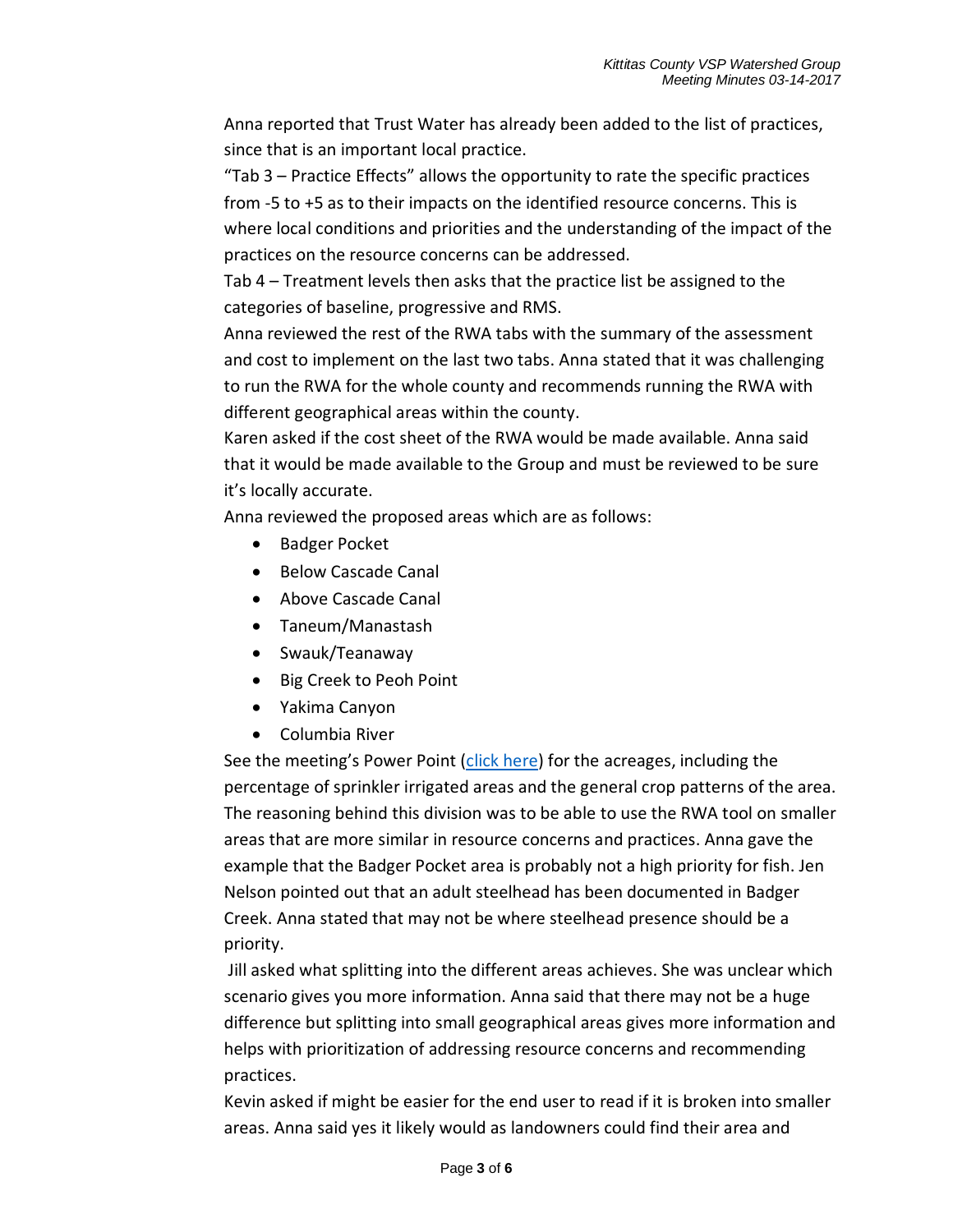maybe make a better determination as to how this impacts them and what may be expected.

Mark Charlton asked if it would fit better with potential funding sources. Anna said it probably would.

Kevin asked how to put all the resource concerns together for the plan. Anna said that they could be combined into one summary spreadsheet.

Arden asked if the benchmarks would be different for each area. Anna said that the RWA would produce individual goals and benchmarks, but that the VSP requirement is for goals and benchmarks at the watershed scale. So, the end product would be watershed wide.

Kat stated that she likes how the areas are broke out and thinks it will be good for documenting where progress is made and perhaps where assistance for particular practices could be focused.

Kevin had the concern that communities would be singled out if broken out. Anna said that the end result would be benchmarks watershed wide but it would help inform outreach and technical assistance like Kat mentioned.

Brian had concerns about whether benchmarks would be associated with water sources. Anna suggested that there wouldn't be different practices, but a different level of assistance and funding associated with different water sources. Mark Charlton commented that we are looking for where enhancements are possible with the goal of producers participating and implementing practices. Jen asked about non-irrigated lands. Anna said that non-irrigated lands would be assessed as their own area in addition to the other areas. Jen thought lumping all non-irrigated seemed acceptable. Kat thought that not all non-irrigated areas are

going to have the same resource concerns.

Mark Charlton liked starting with the individual areas but then making the ultimate goals and benchmarks watershed wide.

Jen wants to clarify how sprinklers benefit all critical areas, and she stated the need to connect the dots between the practices and their benefits. Anna stated that this can be done when completing the practice effects tab of the RWA. Arden inquired about how this RWA affects the role the individual person has assessing a farm. Anna commented that it would be good to take a typical farm and create a general farm plan scenario.

Jim Huckabay asked the Group if they are ok with running the 8 geographical irrigated areas and the non-irrigated area. Doc stated that it will be important for KCCD and the County to coordinate these identified areas regarding the County's subareas in the Comprehensive Plan.

Kevin asked if we need to look/assess by subwatershed. Anna said that it seemed better to identify areas by where their irrigation water comes from, eg. Cascade,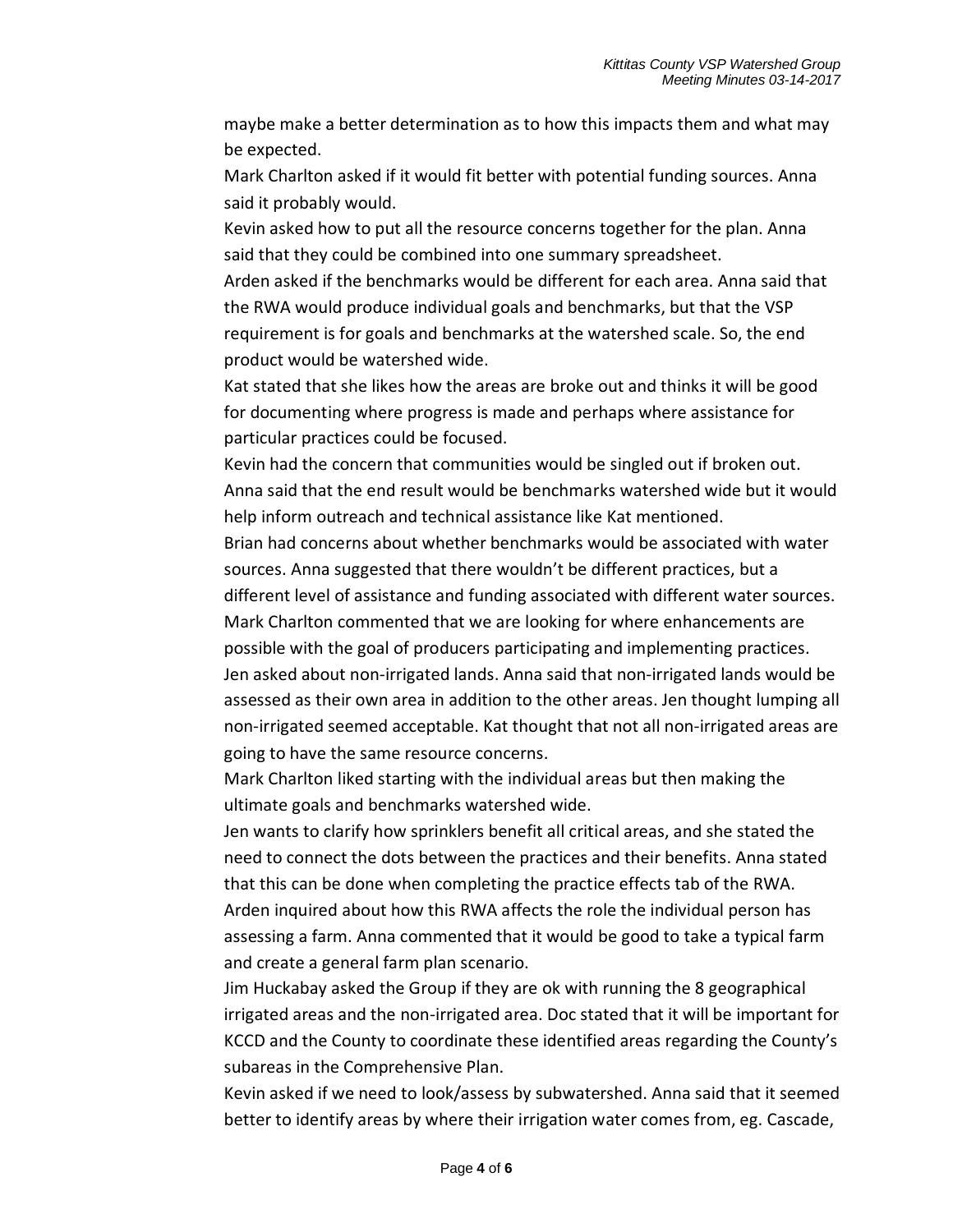KRD, etc. Mark Crowley said that there are similar cropping styles across the watersheds, rather than from top to bottom.

Arden inquired about choosing Cascade Canal as boundary. Anna said that I-90 was considered, as was the Vantage Highway, it seemed that the canal was a better boundary as most operations seem to identify by where their irrigation water comes from.

Anna asked the group if we might want to combine some of the areas. Mitch asked if we could combine Yakima and the Columbia area. Anna had concerns that there might be different fish species for those two areas and they are in two different watersheds.

Kevin inquired about Peoh Point vs. Teanaway/Swauk. Anna stated that Peoh is KRD water and Teanaway/Swauk are private creek and river diversions. That was the reasoning, but Anna stated it may be better to combine all of it into one area.

Anna again reviewed the list of practices for our County for baseline, progressive and RMS levels. Jill asked if conservation easements were a practice. Anna said we would look into adding.

Mitch asked what metrics are being used and to make sure standards are similar, calling out in our reports if different funding sources have different standards. For example, stream buffers may differ between funders.

#### **V. Participants Forum**

a. The group moved into the participant's forum. Karen verified if we were using the RWA and if we can add resource concerns. The answer was yes to both. The RWA can be customized as we determine is appropriate.

#### **10 Minute Break**

The participant's forum continued after the break. Anna asked the group if everyone was comfortable running the RWA with the geographical areas discussed. There was no opposition from the group. Anna asked the group if we should have another full Watershed Group meeting at the end of March or wait until July when we would have RWA results for review. Or have a technical meeting in the coming weeks.

Mitch was ok with a July meeting with time to review the assessment results prior to the meeting. Anna said that she could send out assessment results in email updates. Mitch thought it was best to review results in person. Kevin suggested taking just two areas and running through the RWA. Jim Huckabay said that Anna will need the involvement of the Technical Committee and stressed if anyone has questions to reach out and ask.